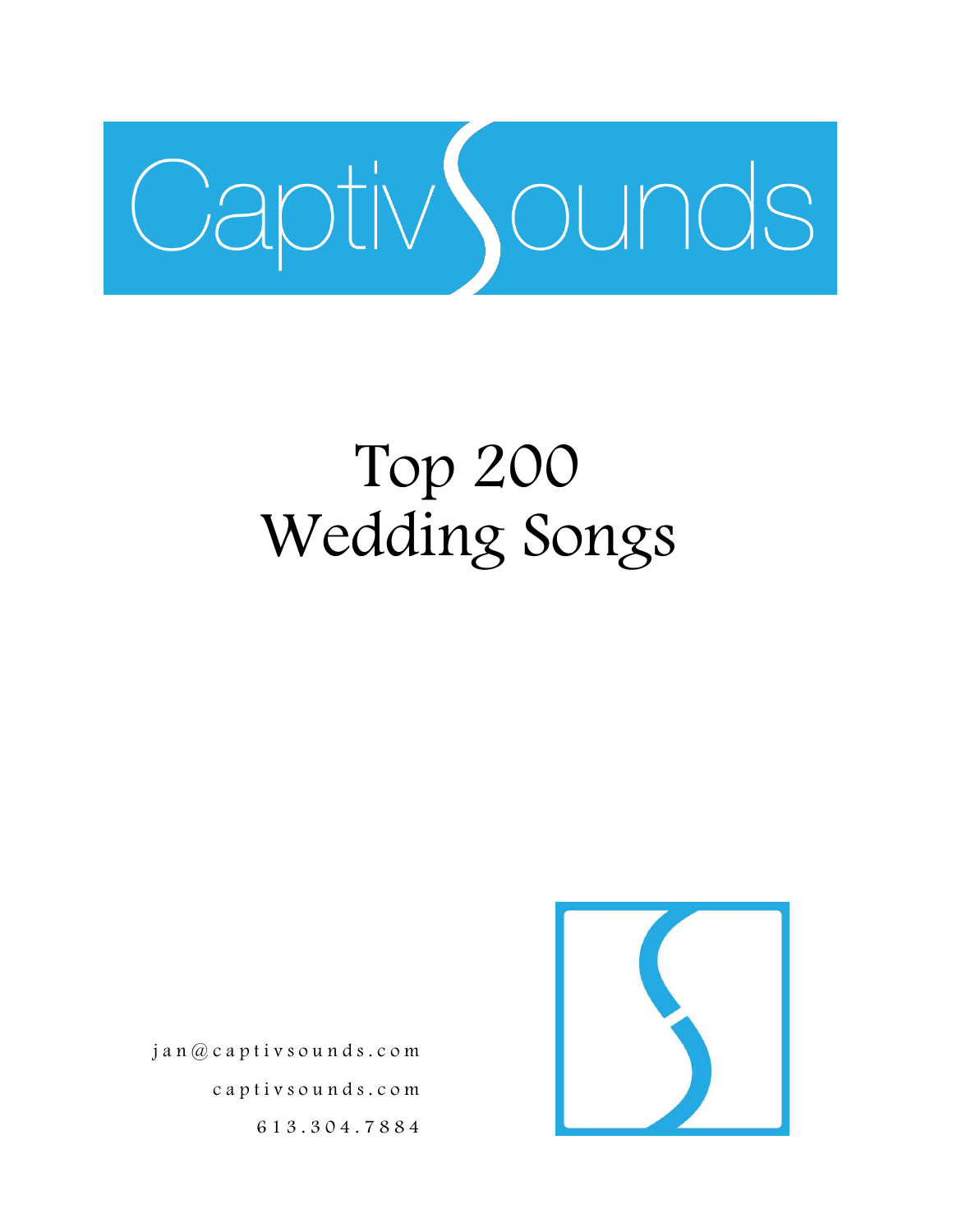## Top 200 Wedding Songs

| 1        | Mark Ronson featuring Uptown Funk            |                              |    |                           |                                                 |
|----------|----------------------------------------------|------------------------------|----|---------------------------|-------------------------------------------------|
|          | <b>Bruno Mars</b>                            |                              | 53 | Foundations               | <b>Build Me Up Buttercup</b>                    |
| 2        | Lmfao                                        | <b>Party Rock Anthem</b>     | 54 | Commodores                | <b>Brick House</b>                              |
| 3        | Journey                                      | Don't Stop Believin'         | 55 | Jackson, Michael          | P.Y.T. (Pretty Young Thing)                     |
| 4        | <b>Black Eyed Peas</b>                       | I Gotta Feeling              | 56 | Presley, Elvis            | Can't Help Falling In Love                      |
| 5        | Cupid                                        | <b>Cupid Shuffle</b>         | 57 | Lady Gaga                 | <b>Poker Face</b>                               |
| 6        | <b>Taylor Swift</b>                          | <b>Shake It Off</b>          | 58 | Minaj, Nicki              | <b>Super Bass</b>                               |
| 7        | <b>Pharrell Williams</b>                     | Happy                        | 59 | <b>Black Eyed Peas</b>    | <b>Boom Boom Pow</b>                            |
| 8        | Bon Jovi                                     | Livin' On A Prayer           | 60 | Armstrong, Louis          | <b>What A Wonderful World</b>                   |
| 9        | Maroon 5                                     | <b>Moves Like Jagger</b>     | 61 | Wild Cherry               | <b>Play That Funky Music</b>                    |
| 10       | Morrison, Van                                | <b>Brown Eyed Girl</b>       | 62 | Mraz. Jason               | I'm Yours                                       |
| 11       | Beyonce                                      | <b>Single Ladies</b>         | 63 | Flo Rida Feat. T-Pain     | Low                                             |
| 12       | Pitbull Feat. Ne-Yo,                         | <b>Give Me Everything</b>    | 64 | Village People            | <b>Y.M.C.A.</b>                                 |
| 13       | Lady Gaga                                    | <b>Just Dance</b>            | 65 | <b>Righteous Brothers</b> | <b>Unchained Melody</b>                         |
| 14       | John Legend                                  | All of me                    | 66 | Brown Band, Zac           | <b>Chicken Fried</b>                            |
| 15       | Daft Punk                                    | <b>Get Lucky</b>             | 67 | <b>Bee Gees</b>           | <b>Stayin' Alive</b>                            |
| 16       | Jackson, Michael                             | <b>Billie Jean</b>           | 68 | <b>Black Eyed Peas</b>    | The Time (Dirty Bit)                            |
| 17       | Pink                                         | <b>Raise Your Glass</b>      | 69 | House Of Pain             | <b>Jump Around</b>                              |
| 18       | Robin Thick featuring                        | <b>Blurred Lines</b>         | 70 | Big & Rich                | Save A Horse (Ride A                            |
|          | Pharrell & T.I.                              |                              |    |                           | Cowboy)                                         |
| 19       | Cruz, Taio                                   | <b>Dynamite</b>              | 71 | Diamond, Neil             | <b>Sweet Caroline</b>                           |
| 20       | Rihanna                                      | We Found Love                | 72 | Minaj, Nicki              | <b>Starships</b>                                |
| 21       | <b>Ed Sheeran</b>                            | <b>Thinking Out Loud</b>     | 73 | <b>Black Eyed Peas</b>    | Let's Get It Started                            |
| 22       | Lynyrd Skynyrd                               | <b>Sweet Home Alabama</b>    | 74 | Adams, Bryan              | Summer Of '69                                   |
| 23       | Sir Mix-A-Lot                                |                              | 75 | Rihanna                   | Only Girl (In The World)                        |
| 24       | Outkast                                      | <b>Baby Got Back</b>         | 76 | Jackson, Michael          | The Way You Make Me Feel                        |
| 25       | Usher                                        | Hey Ya!<br>Yeah              | 77 | Lauper, Cyndi             | <b>Girls Just Want To Have Fun</b>              |
| 26       | <b>Isley Brothers</b>                        | <b>Shout</b>                 | 78 | <b>Beatles</b>            | <b>Twist And Shout</b>                          |
| 27       | Clapton, Eric                                | <b>Wonderful Tonight</b>     | 79 | Adele                     | <b>Rolling In The Deep</b>                      |
|          |                                              | <b>Friends In Low Places</b> | 80 | $B-52's$                  | <b>Love Shack</b>                               |
| 28       | Brooks, Garth                                |                              | 81 | Rednex                    | <b>Cotton Eye Joe</b>                           |
| 29<br>30 | Sister Sledge                                | We Are Family                | 82 | Earth, Wind & Fire        | September                                       |
|          | Train                                        | <b>Marry Me</b>              | 83 | Dexy's Midnight           | <b>Come On Eileen</b>                           |
| 31       | ABBA                                         | <b>Dancing Queen</b>         |    | Runners                   |                                                 |
| 32       | Perry, Katy                                  | <b>Firework</b>              | 84 | Mars, Bruno               | <b>Marry You</b>                                |
| 33       | Kool & The Gang                              | <b>Celebration</b>           | 85 | Lonestar                  | Amazed                                          |
| 34       | Lopez, Jennifer Feat.                        | On The Floor                 | 86 | Mraz, Jason & Colbie      | Lucky                                           |
|          | Pitbull                                      |                              |    | Caillat                   |                                                 |
| 35       | Usher Feat. Will.I.Am                        | Omg                          | 87 |                           | California Swag District Teach Me How To Dougie |
| 36       | Sinatra, Frank                               | The Way You Look Tonight     | 88 | <b>Rascal Flatts</b>      | <b>Bless The Broken Road</b>                    |
| 37       | Temptations                                  | My Girl                      | 89 | Fun. Feat. Janelle        | We Are Young                                    |
| 38       | Jackson, Michael                             | <b>Thriller</b>              |    | Monae                     |                                                 |
| 39       | Loggins, Kenny                               | <b>Footloose</b>             | 90 | Far East Movement         | Like A G6                                       |
| 40       | Timberlake, Justin                           | <b>Sexyback</b>              | 91 | Cyrus, Miley              | Party In The U.S.A.                             |
| 41       | James, Etta                                  | At Last                      | 92 | Queen                     | <b>Crazy Little Thing Called</b>                |
| 42       | Seger, Bob & The Silver Old Time Rock & Roll |                              |    |                           | Love                                            |
|          | <b>Bullet Band</b>                           |                              | 93 | Shelton, Blake            | <b>God Gave Me You</b>                          |
| 43       | Vanilla Ice                                  | Ice Ice Baby                 | 94 | V.I.C.                    | Wobble                                          |
| 44       | Brown, Chris                                 | <b>Forever</b>               | 95 | Buble, Michael            | <b>Everything</b>                               |
| 45       | Jepsen, Carly Rae                            | <b>Call Me Maybe</b>         | 96 | Jackson, Michael          | Beat It                                         |
| 46       | Mars, Bruno                                  | <b>Just The Way You Are</b>  | 97 | Wanted                    | <b>Glad You Came</b>                            |
| 47       | Flo Rida                                     | Good Feeling                 | 98 | Johnson, Jack             | <b>Better Together</b>                          |
| 48       | Houston, Whitney                             | I Wanna Dance With           | 99 | Journey                   | <b>Faithfully</b>                               |
|          |                                              | Somebody                     |    | 100 Usher                 | DJ Got Us Fallin' In Love                       |
| 49       | Rihanna                                      | Don't Stop The Music         |    | 101 Salt-N-Pepa           | Push It                                         |
| 50       | Lmfao Feat. Lil Jon                          | Shots                        |    | 102 Lady Gaga             | <b>Bad Romance</b>                              |
| 51       | Jackson, Michael                             | Don't Stop 'Til You Get      |    | 103 Springfield, Rick     | Jessie's Girl                                   |
|          |                                              | Enough                       |    | 104 Green, Cee Lo         | <b>Forget You</b>                               |
| 52       | Flo Rida                                     | <b>Club Can't Handle Me</b>  |    |                           |                                                 |
|          |                                              |                              |    | 105 Bryan, Luke           | <b>Country Girl (Shake It For</b>               |

**Me)**